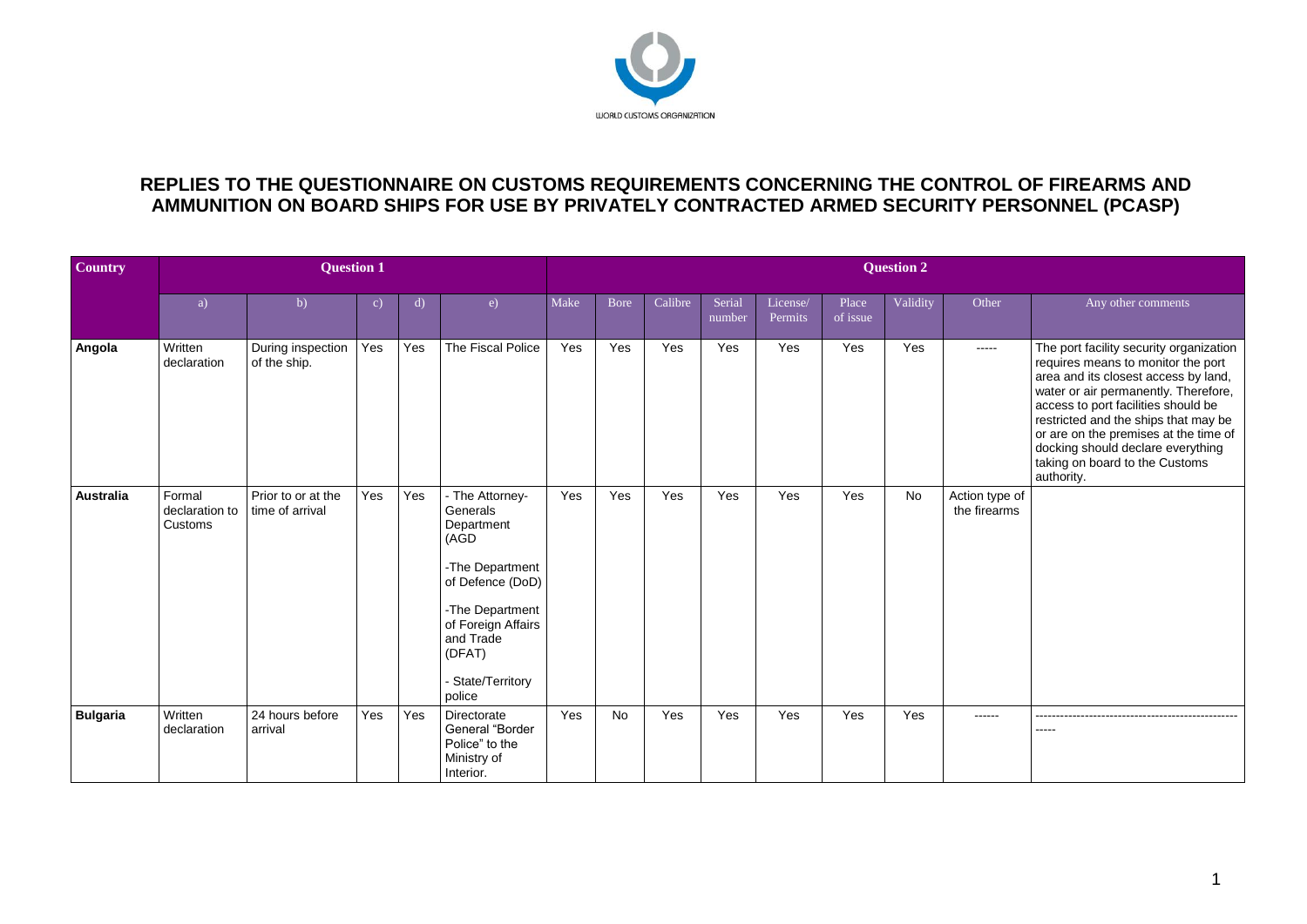| Country                     |                           | <b>Question 2</b>                                           |                                                 |           |                                                                                                                                                                                        |      |              |         |                  |                     |                   |                |                                                 |                                                                                                                                                                                                                                                                                                                                                                                                                                                                                                      |
|-----------------------------|---------------------------|-------------------------------------------------------------|-------------------------------------------------|-----------|----------------------------------------------------------------------------------------------------------------------------------------------------------------------------------------|------|--------------|---------|------------------|---------------------|-------------------|----------------|-------------------------------------------------|------------------------------------------------------------------------------------------------------------------------------------------------------------------------------------------------------------------------------------------------------------------------------------------------------------------------------------------------------------------------------------------------------------------------------------------------------------------------------------------------------|
|                             | a)                        | b)                                                          | $\mathbf{c}$                                    | d)        | e)                                                                                                                                                                                     | Make | <b>B</b> ore | Calibre | Serial<br>number | License/<br>Permits | Place<br>of issue | Validity       | Other                                           | Any other comments                                                                                                                                                                                                                                                                                                                                                                                                                                                                                   |
| Canada                      | Written<br>declaration    | Upon arrival of<br>the ship                                 | Yes                                             | Yes       | -Foreign Affairs<br>and International<br>Trade Canada<br>(DFAIT)<br>-Royal Canadian<br><b>Mounted Police</b><br>(RCMP)<br>Canadian<br>Firearms<br>Program.<br>-Public Safety<br>Canada | Yes  | Yes          | Yes     | Yes              | Yes                 | Yes<br>License    | Yes<br>License | ------                                          | A detailed list of all firearms,<br>weapons and ammunition must be<br>presented upon arrival to the<br>Canada Border Services Agency<br>(CBSA). The list must include the<br>make, type, action and serial<br>numbers of all firearms, the number<br>of rounds and caliber of all<br>ammunition as well as the types of<br>weapons. There are additional items<br>that are controlled in Canada,<br>including tasers, replica firearms and<br>over-capacity magazines that must<br>also be reported. |
| <b>Denmark</b>              | Declaration               | Ships in Danish<br>port                                     | Yes                                             | <b>No</b> | Ministry of<br>Justice and the<br>Police                                                                                                                                               |      | Yes          | Yes     | ---------        | ---------           | ---------         | --------       | Type, Factory<br>nr.                            | -----                                                                                                                                                                                                                                                                                                                                                                                                                                                                                                |
| Estonia                     | Declaration to<br>Customs | Before entering or<br>leaving Estonian<br>Customs territory | Yes                                             | No        | Police and<br><b>Border Guard</b>                                                                                                                                                      | Yes  | <b>No</b>    | Yes     | Yes              | Yes                 | Yes               | Yes            |                                                 |                                                                                                                                                                                                                                                                                                                                                                                                                                                                                                      |
| <b>Hong Kong</b><br>(China) | Declaration               | On arrival of<br>vessel                                     | Yes                                             | <b>No</b> | Police                                                                                                                                                                                 | Yes  | Yes          | Yes     | Yes              | Exempted            | Exempte<br>d      | Exempte<br>d   | Nil                                             | Nil                                                                                                                                                                                                                                                                                                                                                                                                                                                                                                  |
| Indonesia                   | Customs<br>declaration    | At arrival or<br>departure of the<br>ship                   | Yes                                             | <b>No</b> | Navy and Coast<br>guard                                                                                                                                                                | Yes  | <b>Yes</b>   | Yes     | Yes              | Yes                 | Yes               | Yes            | Type amount<br>of firearms<br>and<br>ammunition | The definition of firearms and<br>ammunition which are subject to<br>declaration are mentioned in the<br>national regulation                                                                                                                                                                                                                                                                                                                                                                         |
| <b>Israel</b>               | cargo<br>manifest         | 24 hours prior to<br>the arrival of the<br>ship             | No, if<br>good<br>s are<br>not<br>offloa<br>ded | No        | The navy, Port<br>Security, Israel<br>Police, the<br>Ministry of<br>Interior                                                                                                           | Yes  | <b>No</b>    | Yes     | Yes              | No                  | No                | No             | No                                              | -----                                                                                                                                                                                                                                                                                                                                                                                                                                                                                                |
| Italy                       | Written<br>declaration    |                                                             | Yes                                             | <b>No</b> |                                                                                                                                                                                        | Yes  | Yes          | Yes     | Yes              | Yes                 | Yes               | Yes            |                                                 | ----                                                                                                                                                                                                                                                                                                                                                                                                                                                                                                 |